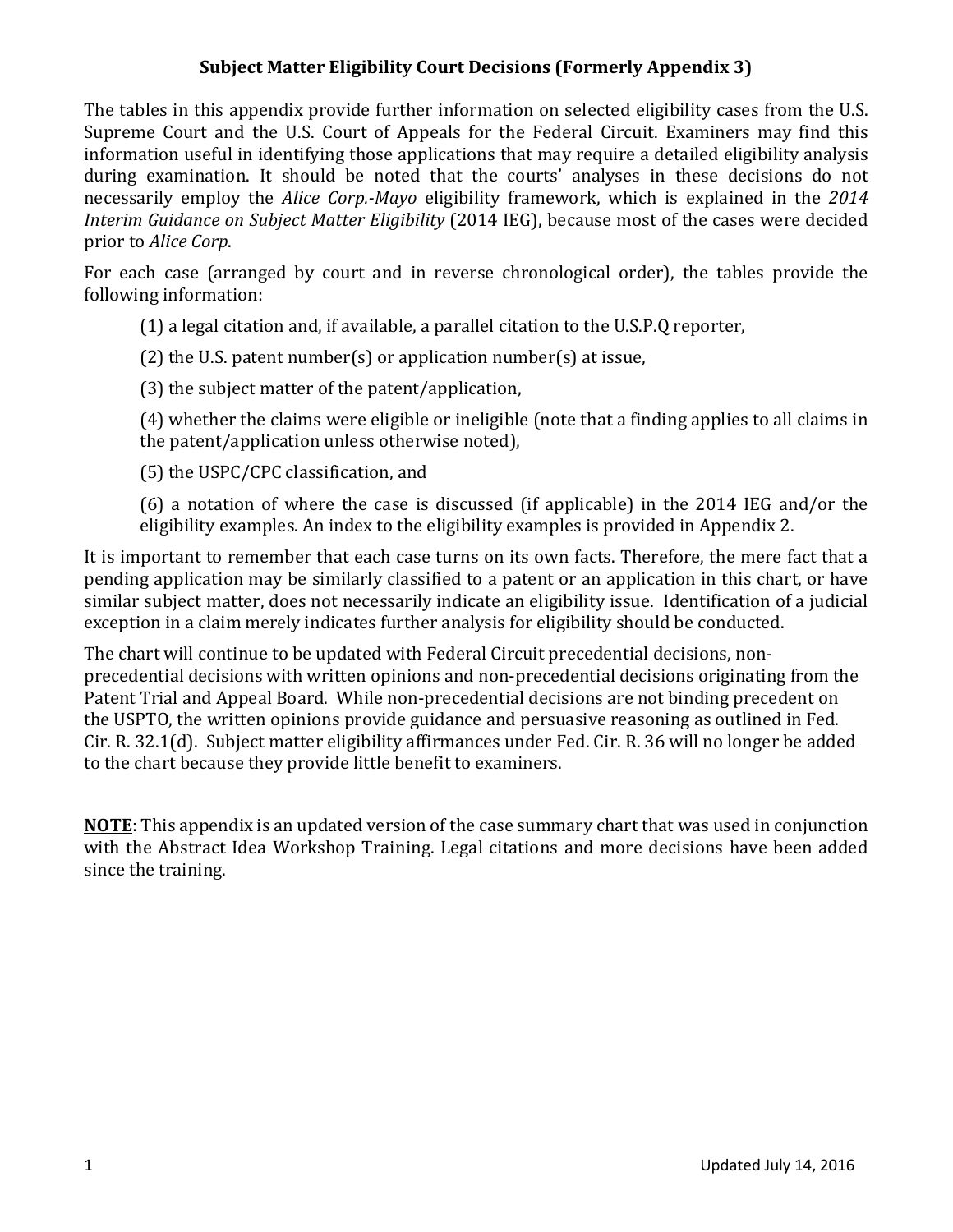| <b>Case Name</b><br>& Citation                                                                                                        | Patent(s) or<br>App. $No(s)$ .                   | Title or General<br><b>Subject Matter</b>                                                                                       | Judicial<br>Conclusion                                                                                                                                                                                                        | Classification<br>(USPC & CPC) | Where<br>Discussed                        |
|---------------------------------------------------------------------------------------------------------------------------------------|--------------------------------------------------|---------------------------------------------------------------------------------------------------------------------------------|-------------------------------------------------------------------------------------------------------------------------------------------------------------------------------------------------------------------------------|--------------------------------|-------------------------------------------|
| Alice Corp. Pty. Ltd. v.<br>CLS Bank Int'l, 573 U.S.<br>_, 134 S. Ct. 2347, 110<br>U.S.P.Q.2d 1976<br>(2014).                         | 5,970,479<br>6,912,510<br>7,149,720<br>7,725,375 | Formulation and<br>trading of risk<br>management<br>contracts<br>- Methods, systems,<br>computer readable<br>media              | Ineligible<br>'479: asserted<br>claims 33-34.<br>'510, '720, and<br>'375: all claims.                                                                                                                                         | 705/37<br>G06Q10/06            | 2014 IEG in<br>Section III                |
| Association for<br>Molecular Pathology v.<br>Myriad Genetics, Inc.,<br>569 U.S. _, 133 S. Ct.<br>2107, 106 U.S.P.Q.2d<br>1972 (2013). | 5,747,282<br>5,837,492<br>5,693,473              | Breast and ovarian<br>cancer susceptibility<br>gene<br>- Products                                                               | Ineligible<br>'282: claims 1, 5-6<br>'473: claim 1<br>'492: claims 1 & 6<br>Eligible<br>'282: claims 2 & 7<br>'492: claim 7<br>(other claims from<br>these patents were<br>addressed in<br>Myriad CAFC and<br>Ambry Genetics) | 435/69.1<br>C07K14/4703        | 2014 IEG in<br>Section III                |
| Mayo Collaborative<br>Svcs. v. Prometheus<br>Labs., 566 U.S. _, 132<br>S. Ct. 1289, 101<br>U.S.P.Q.2d 1961<br>(2012).                 | 6,355,623<br>6,680,302                           | Optimizing drug<br>therapeutic efficacy<br>for<br>treatment of<br>immune-mediated<br>gastrointestinal<br>disorders<br>- Methods | Ineligible                                                                                                                                                                                                                    | 514/45<br>G01N33/94            | 2014 IEG in<br>Section III                |
| Bilski v. Kappos, 561<br>U.S. 593, 95 U.S.P.Q.2d<br>1001 (2010).                                                                      | 08/833,892                                       | <b>Energy Risk</b><br>Management Method<br>- Methods                                                                            | Ineligible                                                                                                                                                                                                                    | 705/412                        | 2014 IEG in<br>Section IV                 |
| Diamond v. Diehr, 450<br>U.S. 175, 209 U.S.P.Q. 1<br>(1981)                                                                           | 4,344,142                                        | Direct Digital Control<br>of Rubber Molding<br>Presses<br>- Methods                                                             | Eligible                                                                                                                                                                                                                      | 700/198<br>B29C35/0288         | 2014 IEG in<br>Section III,<br>Example 25 |
| Diamond v.<br>Chakrabarty, 447 U.S.<br>303, 206 U.S.P.Q. 193<br>(1980).                                                               | 4,259,444                                        | Microorganism<br>having plasmids and<br>preparation thereof<br>- Product and<br>methods                                         | Eligible                                                                                                                                                                                                                      | 435/479<br>C12N15/00           | 2014 IEG in<br>Section III                |
| Parker v. Flook, 437<br>U.S. 584, 19 U.S.P.Q.<br>193 (1978).                                                                          | 05/194,032                                       | Method for updating<br>alarm limits<br>- Methods                                                                                | Ineligible                                                                                                                                                                                                                    | N/A                            | 2014 IEG in<br>Section III,<br>Example 24 |

# **Supreme Court Decisions**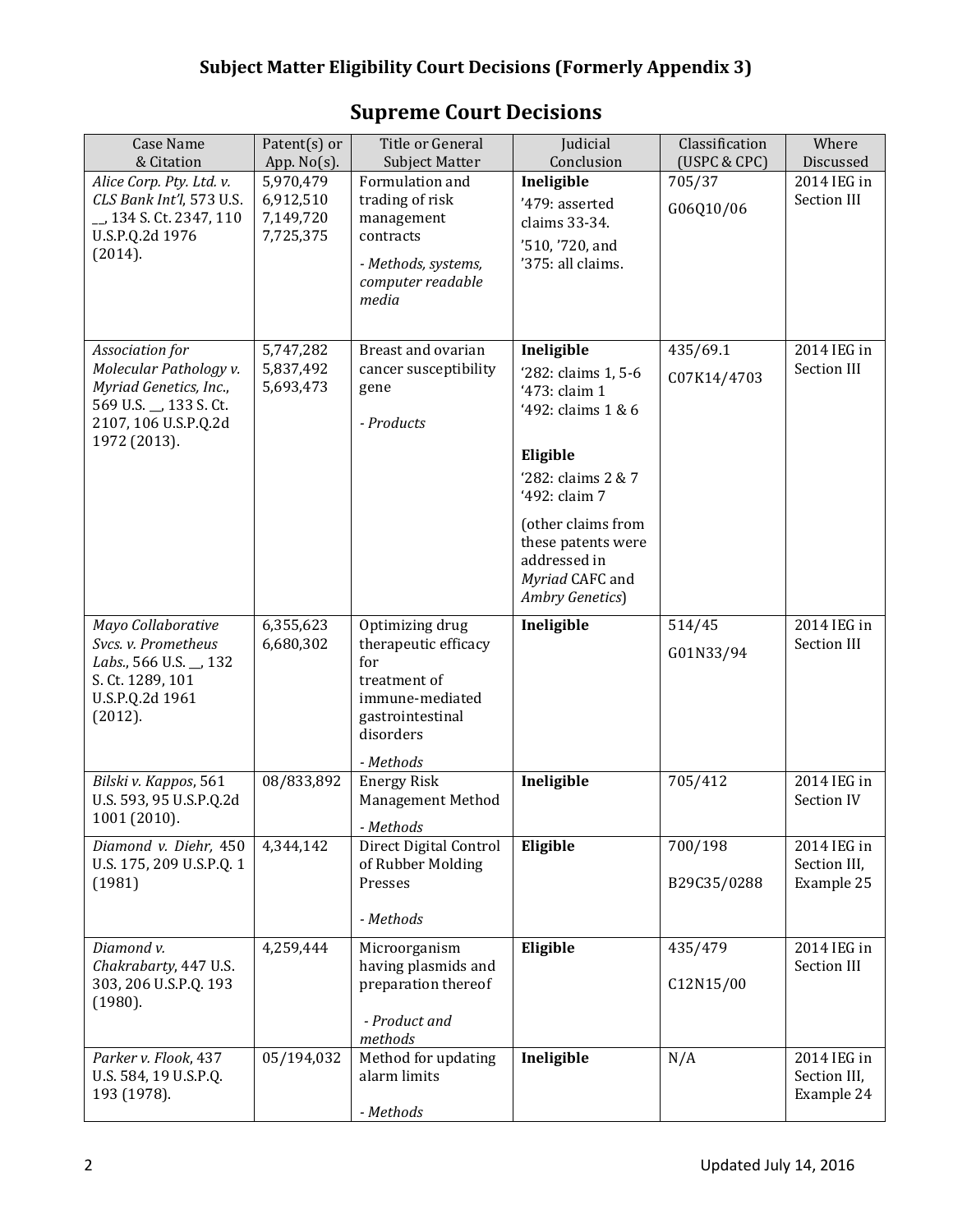| Case Name<br>& Citation                                                                | Patent $(s)$ or<br>App. $No(s)$ . | Title or General<br>Subject Matter                            | Judicial<br>Conclusion       | Classification<br>(USPC & CPC) | Where<br>Discussed        |
|----------------------------------------------------------------------------------------|-----------------------------------|---------------------------------------------------------------|------------------------------|--------------------------------|---------------------------|
| Gottschalk v. Benson,<br>409 U.S. 63, 175<br>U.S.P.Q. 673 (1972).                      | 04/315,050                        | Conversion of<br>numerical<br>information<br>- Methods        | Ineligible                   | N/A                            | 2014 IEG in<br>Section IV |
| <b>Funk Brothers Seed Co.</b><br>v. Kalo Inoculant Co.,<br>333 U.S. 127, 131<br>(1948) | 2,200,532                         | Bacterial inoculant<br>for leguminous<br>plants<br>- Products | Ineligible                   | C05F11/08                      |                           |
| Mackay Radio, 306 U.S.<br>86, 40 U.S.P.Q. 199<br>(1939).                               | 1,974,387                         | Antenna<br>- Products                                         | Eligible<br>claims 15 and 16 | 343/809<br>H01011/06           | 2014 IEG in<br>Section IV |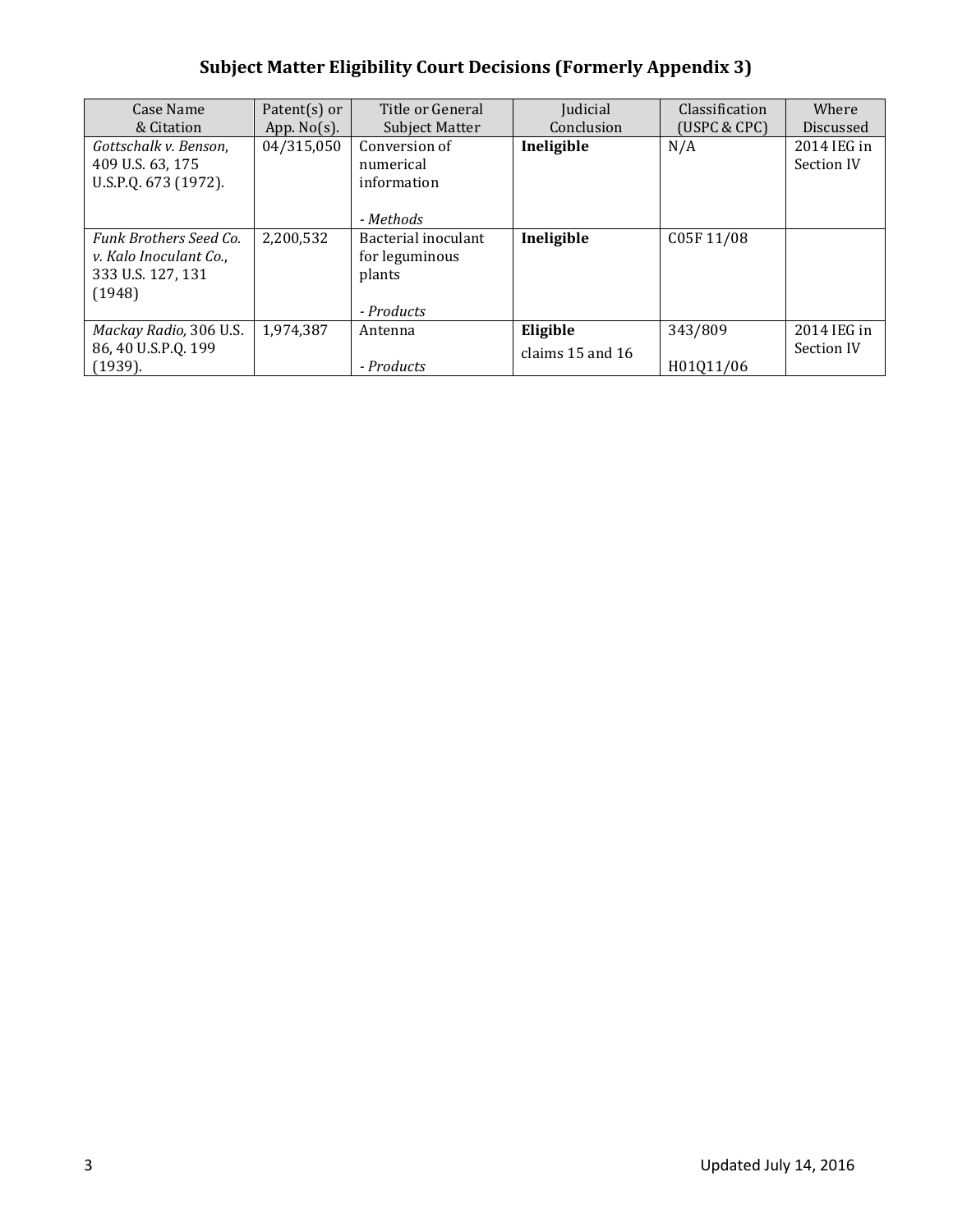| <b>Case Name</b><br>& Citation                                                                                            | Patent(s) or<br>App. No(s).         | Title or General<br><b>Subject Matter</b>                                                                                   | Judicial<br>Conclusion                                  | Classification<br>(USPC & CPC)                | Where<br>Discussed |
|---------------------------------------------------------------------------------------------------------------------------|-------------------------------------|-----------------------------------------------------------------------------------------------------------------------------|---------------------------------------------------------|-----------------------------------------------|--------------------|
| Douglas Maurice<br>Shortridge v.<br>Foundation<br><b>Construction Payroll</b><br>Service, LLC (Fed Cir.<br>July 12, 2016) | 8,744,933                           | Payroll Processing,<br>certification<br>reporting and project<br>management system                                          | Ineligible                                              | 705/32<br>C06Q 40/12                          |                    |
| Rapid Litigation<br>Management v.<br>Cellzdirect, (Fed Cir.<br>July 5, 2016)                                              | 7,604,929                           | Repeated<br>cryopreservation of<br>hepatocytes                                                                              | Eligible                                                | 435/1.1<br>A01N 1/00                          |                    |
| <b>Bascom Global Internet</b><br>Services, Inc. v. AT&T<br>Mobility LLC., (Fed Cir.<br>Jun 27, 2016)                      | 5,987,606                           | Method and system<br>for filtering Internet<br>content                                                                      | Eligible                                                | 713/200<br>H04L9/00                           |                    |
| <b>TLI Communications</b><br>LLC v. AV Automotive<br>LLC, (Fed Cir. May 17,<br>2016)                                      | 6,038,295                           | Method for<br>recording,<br>transmitting and<br>administering digital<br>images                                             | Ineligible                                              | 379/93.25<br>H04M 11/00                       |                    |
| Enfish LLC v. Microsoft<br>Corp. (Fed Cir. May 12,<br>2016)                                                               | 6,151,604<br>6,163,775              | Improved<br>information and<br>storage system using<br>a self-referential<br>table                                          | Eligible<br>'604: 17, 31 and<br>32<br>$'775: 31$ and 32 | 707/100<br>G06F17/30<br>707/3<br>G06F17/30    |                    |
| In re Brown, 2015-<br>1852, -- Fed. Appx. -<br>(Fed Cir. April 22,<br>2016) Non-<br>precedential with<br>opinion          | 09/795,210                          | A method of cutting<br>hair                                                                                                 | Ineligible                                              | 434/94<br>A45D 44/005                         |                    |
| Genetic Tech. Ltd. V.<br>Merial LLC, -- F.3d -<br>(Fed Cir. April 8, 2016)                                                | 5,612,179                           | Intron sequence<br>analysis method for<br>detection of adjacent<br>and remote locus<br>alleles as haplotypes                | Ineligible                                              | 435/6<br>C12Q1/68                             |                    |
| Chicago Bd. Options<br>Exch., Inc. v. Int'l Sec.<br>Exch., LLC, (Fed Cir.<br>March 25, 2016)*<br>(CBM)                    | 8,266,044<br>7,980,457<br>7,356,498 | Automated trading<br>exchange system<br>having integrated<br>quote risk<br>monitoring and<br>quote modification<br>services | Ineligible                                              | 705/37<br>G06Q 40/00<br>235/375<br>G06F 17/00 |                    |
| In re Smith, 2015-<br>1664, -- F.3d - (Fed<br>Cir. March 10, 2016)                                                        | 12/912,410                          | Method of<br>conducting a<br>blackjack game                                                                                 | Ineligible<br>Claims 1-18                               | 273/292<br>A63F1/00                           |                    |

# **Federal Circuit Decisions**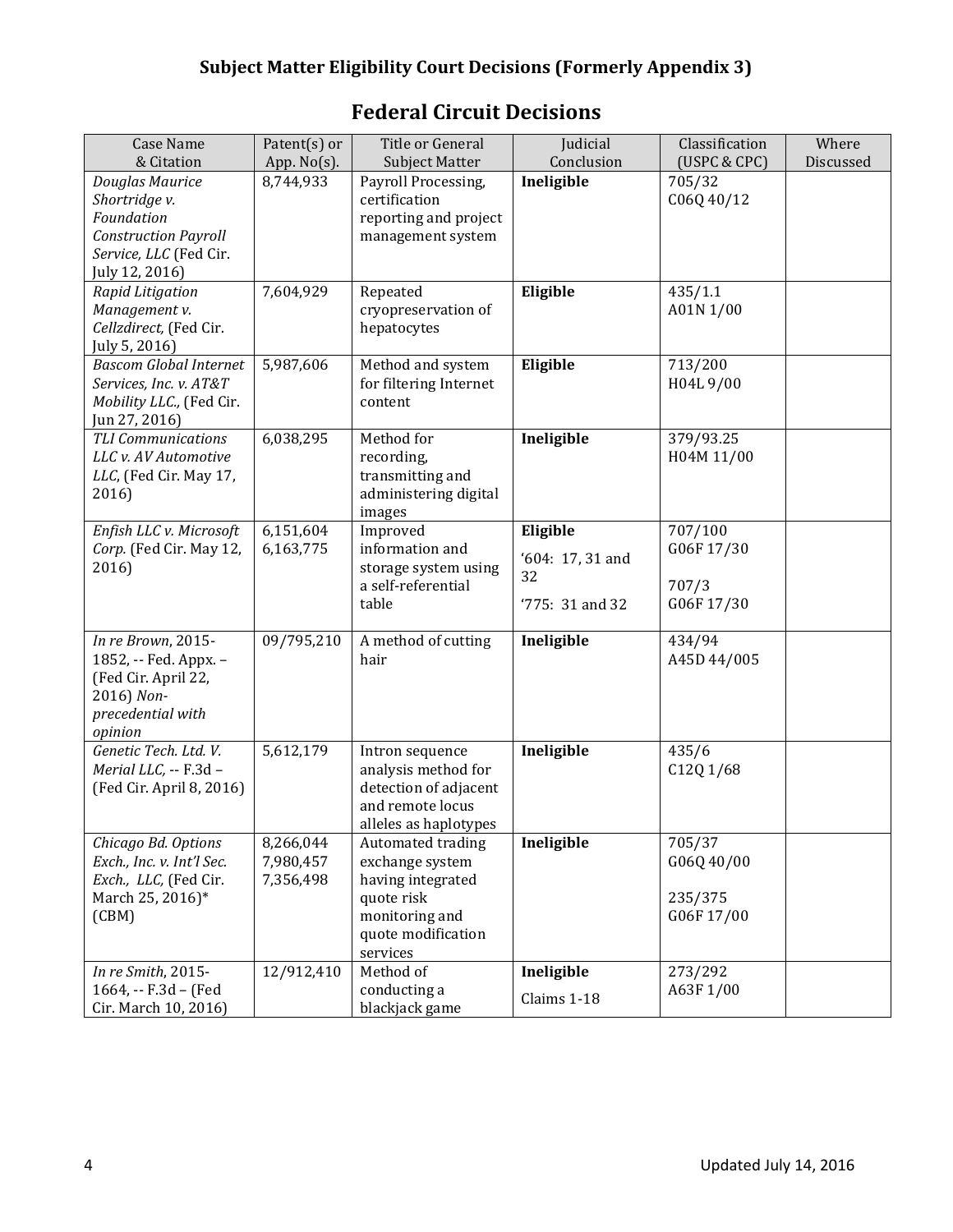| <b>Case Name</b><br>& Citation                                                                                                                                         | Patent(s) or<br>App. $No(s)$ . | Title or General<br><b>Subject Matter</b>                                                                                                                                   | Judicial<br>Conclusion                                                  | Classification<br>(USPC & CPC)                       | Where<br>Discussed |
|------------------------------------------------------------------------------------------------------------------------------------------------------------------------|--------------------------------|-----------------------------------------------------------------------------------------------------------------------------------------------------------------------------|-------------------------------------------------------------------------|------------------------------------------------------|--------------------|
| Mortgage Grader, Inc.<br>v. First Choice Loan<br>Services Inc., 2015-<br>1415, - F.3d - (Fed.<br>Cir. Jan. 20, 2016)                                                   | 7,680,728<br>7,366,694         | Method for a<br>borrower to evaluate<br>and/or obtain<br>financing such as a<br>loan<br>- Methods and<br>systems                                                            | Ineligible<br>'728: claim 6<br>'694: claims 1, 2 &<br>19                | 705/38<br>G06Q 30/02<br>(both patents)               |                    |
| Vehicle Intelligence &<br>Safety LLC v. Mercedes-<br>Benz USA, LLC, 2015-<br>1411, Fed. Appx. _<br>(Fed. Cir. Dec. 28,<br>2015). Non-<br>precedential with<br>opinion. | 7,394,392                      | Expert system safety<br>screening of<br>equipment operators<br>- Methods and<br>systems                                                                                     | Ineligible<br>Claims 8, 9, & 11-<br>18                                  | 340/576<br>B60K 28/06                                |                    |
| Retirement Capital<br>Access Management<br>Co., LLC v. U.S.<br>Bancorp, 611 Fed.<br>Appx. 1007 (Fed. Cir.<br>2015).* (CBM)                                             | 6,625,582                      | Converting a portion<br>of future retirement<br>payments to current<br>benefits<br>- Methods & system                                                                       | Ineligible<br>Claims 1, 13, 14,<br>18, 30 & 31                          | 705/35<br>G06Q 20/10                                 |                    |
| In re Karpf, 611 Fed.<br>Appx. 1005 (Fed. Cir.<br>$2015$ ).*                                                                                                           | 11/074,053                     | Increasing patient<br>compliance with<br>medical care<br>instructions<br>- Computer readable<br>media                                                                       | Ineligible (Step 1)<br>Claim 28                                         | 705/3<br>G06F19/322                                  |                    |
| Versata Development<br>Group, Inc. v. SAP<br>America, Inc., 793 F.3d<br>1306, 115 U.S.P.Q.2d<br>1681 (Fed. Cir. 2015).<br>(CBM)                                        | 6,553,350                      | Pricing products in<br>multi-level product<br>and organizational<br>groups<br>- Methods, system,<br>and computer<br>readable media                                          | Ineligible<br>Claims 17 & 26-29                                         | 705/20<br>G06Q 20/201                                |                    |
| <b>Intellectual Ventures I</b><br>LLC v. Capital One<br>Bank (USA), 792 F.3d<br>1363, 115 U.S.P.Q.2d<br>1636 (Fed. Cir. 2015).                                         | 8,083,137<br>7,603,382         | Administration of<br>financial accounts,<br>and advanced<br>internet interface<br>providing user<br>display access of<br>customized<br>webpages<br>- Methods and<br>Systems | Ineligible<br>'137: claims 5-11<br>'382: claims 1-5,<br>16, 17, & 19-22 | 235/380<br>G06Q 20/12<br>707/999.104<br>G06F17/30899 |                    |
| In re Webb, 609 Fed.<br>Appx. 643 (Fed. Cir.<br>$2015$ ).*                                                                                                             | 12/429,724                     | Poker games with<br>varying position<br>advantage<br>- Methods                                                                                                              | Ineligible                                                              | 273/292<br>A63F 3/00157                              |                    |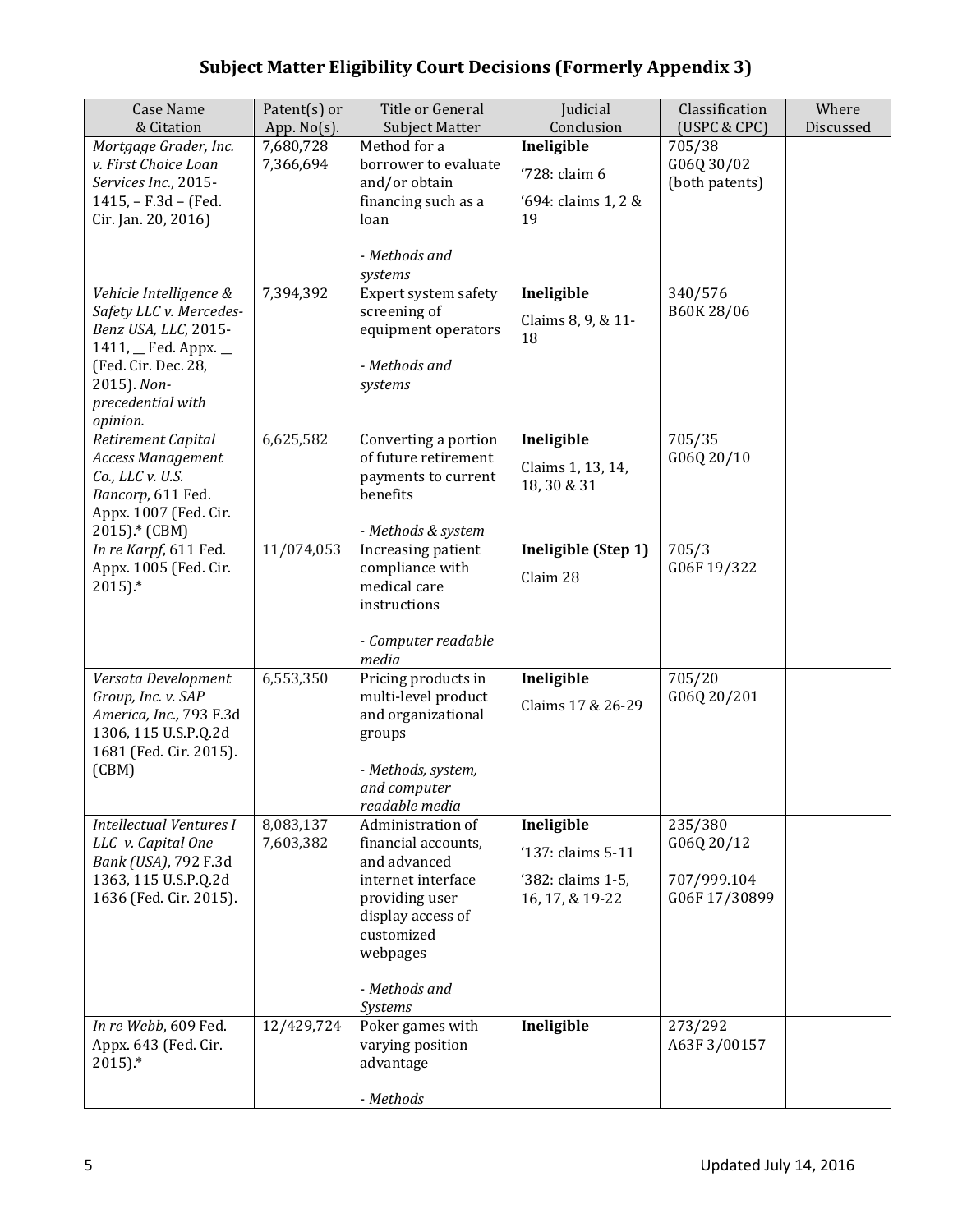| <b>Case Name</b><br>& Citation                                                                                                                                                                                                    | Patent(s) or<br>App. $No(s)$ .                   | Title or General<br><b>Subject Matter</b>                                                                                         | Judicial<br>Conclusion                                                                                                     | Classification<br>(USPC & CPC) | Where<br>Discussed                      |
|-----------------------------------------------------------------------------------------------------------------------------------------------------------------------------------------------------------------------------------|--------------------------------------------------|-----------------------------------------------------------------------------------------------------------------------------------|----------------------------------------------------------------------------------------------------------------------------|--------------------------------|-----------------------------------------|
| Internet Patents Corp.<br>v. Active Network, Inc.,<br>790 F.3d 1343, 115<br>U.S.P.Q.2d 1414 (Fed.<br>Cir. 2015).                                                                                                                  | 7,707,505                                        | Dynamic tabs for a<br>graphical user<br>interface<br>- Methods, systems,<br>computer readable<br>media                            | Ineligible                                                                                                                 | 715/738<br>G06F17/30893        |                                         |
| Ariosa Diagnostics, Inc.<br>v. Sequenom, Inc., 788<br>F.3d 1371, 115<br>U.S.P.Q.2d 1152 (Fed.<br>Cir. 2015).                                                                                                                      | 6,258,540                                        | Non-invasive<br>prenatal diagnosis<br>- Methods                                                                                   | Ineligible<br>Claims 1, 2, 4, 5, 8,<br>19-22, 24 & 25                                                                      | 435/6.12<br>C12Q 1/6879        |                                         |
| OIP Technologies, Inc.<br>v. Amazon.com, Inc.,<br>788 F.3d 1359, 115<br>U.S.P.Q.2d 1090 (Fed.<br>Cir. 2015).                                                                                                                      | 7,970,713                                        | Automatic pricing in<br>electronic commerce<br>- Methods and<br>computer readable<br>media                                        | Ineligible                                                                                                                 | 705/400<br>G06Q 30/0211        |                                         |
| <b>Content Extraction and</b><br>Transmission LLC v.<br>Wells Fargo Bank, N.A.,<br>776 F.3d 1343, 113<br>U.S.P.Q.2d 1354 (Fed.<br>Cir. 2014).                                                                                     | 5,768,416<br>5,258,855<br>5,369,508<br>5,625,465 | Scanning and<br>Information<br>Processing<br>Methodology<br>- Methods and<br>machines<br>(interface/system)                       | Ineligible                                                                                                                 | 382/180<br>G06K9/2054          |                                         |
| Univ. of Utah Research<br>Found. v. Ambry<br>Genetics Corp., 774<br>F.3d 755, 113<br>U.S.P.Q.2d 1241 (Fed.<br>Cir. 2014). Also known<br>as In re BRCA1- and<br>BRCA2-Based<br><b>Hereditary Cancer Test</b><br>Patent Litigation. | 5,747,282<br>5,753,441<br>5,837,492              | Breast and ovarian<br>cancer susceptibility<br>gene<br>- Methods and<br>products                                                  | Ineligible<br>'441: claims 1 & 7-<br>8<br>'282: claims 16-17<br>'492: claims 29-30<br>(See also Myriad<br>and Myriad CAFC) | 435/69.1<br>C07K14/4703        |                                         |
| DDR Holdings, LLC v.<br>Hotels.com, L.P., 773<br>F.3d 1245, 113<br>U.S.P.Q.2d 1097 (Fed.<br>Cir. 2014).                                                                                                                           | 7,818,399                                        | Expanding<br>commercial<br>opportunities for<br>internet websites<br>- Methods and system                                         | Eligible<br>Claims 1, 3, 19                                                                                                | 709/218<br>G06Q30/06           | 2014 IEG in<br>Section IV,<br>Example 2 |
| Ultramercial, Inc. v.<br>Hulu, LLC, 772 F.3d<br>709, 112 U.S.P.Q.2d<br>1750 (Fed. Cir. 2014).                                                                                                                                     | 7,346,545                                        | Payment of<br>intellectual property<br>royalties by<br>interposed sponsor<br>over a<br>telecommunications<br>network<br>- Methods | Ineligible                                                                                                                 | 705/14.73<br>G06Q30/02         | 2014 IEG in<br>Section IV,<br>Example 8 |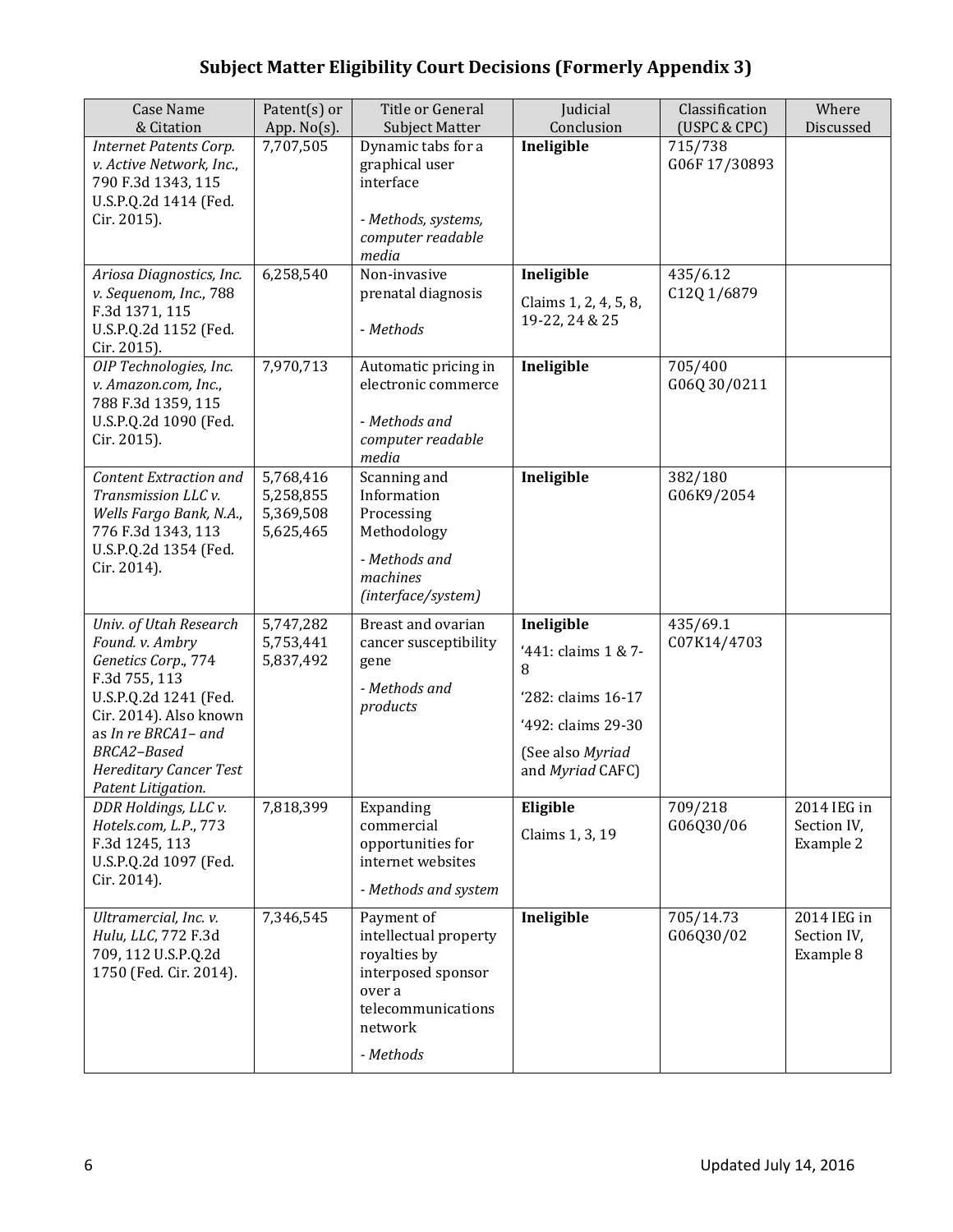| <b>Case Name</b><br>& Citation                                                                                               | Patent(s) or<br>App. $No(s)$ . | <b>Title or General</b><br><b>Subject Matter</b>                                                                                                                                 | Judicial<br>Conclusion                   | Classification<br>(USPC & CPC) | Where<br>Discussed                      |
|------------------------------------------------------------------------------------------------------------------------------|--------------------------------|----------------------------------------------------------------------------------------------------------------------------------------------------------------------------------|------------------------------------------|--------------------------------|-----------------------------------------|
| buySAFE, Inc. v. Google,<br>Inc., 765 F.3d 1350,<br>112 U.S.P.Q.2d 1093<br>(Fed. Cir. 2014).                                 | 7,644,019                      | Safe Transaction<br>Guaranty<br>- Methods and<br>computer readable<br>media                                                                                                      | Ineligible<br>Claims 1, 14, 39<br>and 44 | 705/35<br>G06Q10/10            | 2014 IEG in<br>Section IV,<br>Example 7 |
| Planet Bingo, LLC v<br>VKGS LLC, 576 Fed.<br>Appx. 1005 (Fed. Cir.<br>2014). Unpublished<br>with opinion.                    | 6,398,646<br>6,656,045         | Storing preselected<br>numbers for use in<br>games of bingo<br>- Methods and<br>systems                                                                                          | Ineligible                               | 463/19<br>G07F17/32            | 2014 IEG in<br>Section IV,<br>Example 6 |
| Digitech Image Techs.,<br>LLC v Electronics for<br>Imaging, Inc., 758 F.3d<br>1344, 111 U.S.P.Q.2d<br>1717 (Fed. Cir. 2014). | 6,128,415                      | Device profiles for<br>use in a digital image<br>processing system<br>- Device profile and<br>methods                                                                            | Ineligible<br>Claims 1-6, 9-15,<br>26-31 | 382/276<br>G06T1/00            | 2014 IEG in<br>Section IV,<br>Example 5 |
| In re Roslin Institute<br>(Edinburgh), 750 F.3d<br>1333, 110 U.S.P.Q.2d<br>1668 (Fed. Cir. 2014).                            | 09/225,233                     | Cloned mammals<br>produced by somatic<br>cell nuclear transfer<br>- Product                                                                                                      | Ineligible<br>Claims 155-<br>159 and 164 | 800/015                        |                                         |
| Cyberfone Systems, LLC<br>v. CNN Interactive<br>Group, Inc., 558 Fed.<br>Appx. 988 (Fed. Cir.<br>2014).                      | 8,019,060                      | Telephone/transacti<br>on entry device and<br>system for entering<br>transaction data into<br>database<br>- Methods and<br>Systems                                               | Ineligible                               | 379/93.01<br>G06F17/243        | 2014 IEG in<br>Section IV               |
| SmartGene, Inc. v<br><b>Advanced Biological</b><br>Labs., 555 Fed. Appx.<br>950 (Fed. Cir. 2014).                            | 6,081,786<br>6,188,988         | Systems, methods<br>and computer<br>program products for<br>guiding the selection<br>of therapeutic<br>treatment regimens<br>- Methods, Systems,<br>Computer Program<br>Products | Ineligible                               | 705/3<br>G06F19/3443           | 2014 IEG in<br>Section IV               |
| Accenture Global<br>Services, GmbH v.<br>Guidewire Software,<br>728 F.3d 1336, 108<br>U.S.P.Q.2d 1173 (Fed.<br>Cir. 2013).   | 7,013,284                      | Component based<br>interface to handle<br>tasks during claim<br>processing<br>- Methods and<br>Systems                                                                           | Ineligible                               | 705/4<br>G06Q10/06311          |                                         |
| PerkinElmer Inc. v<br>Intema Ltd., 496 Fed.<br>Appx. 65, 105<br>U.S.P.Q.2d 1960 (Fed.<br>Cir. 2012).                         | 6,573,103                      | Antenatal screening<br>for Down's syndrome<br>- Methods                                                                                                                          | Ineligible                               | 436/65<br>G01N33/689           |                                         |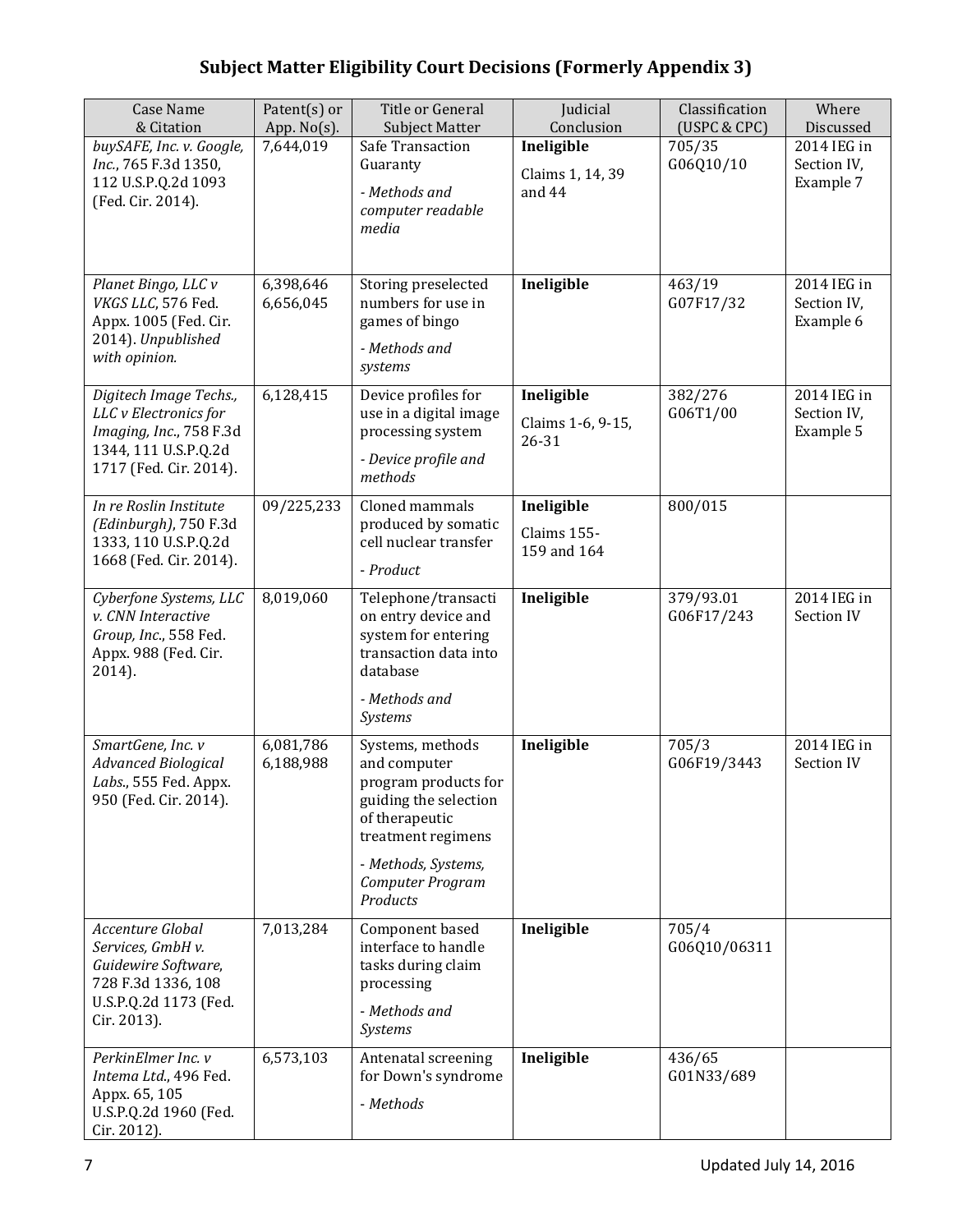| <b>Case Name</b><br>& Citation               | Patent(s) or<br>App. $No(s)$ . | Title or General<br><b>Subject Matter</b>   | Judicial<br>Conclusion                    | Classification<br>(USPC & CPC) | Where<br>Discussed |
|----------------------------------------------|--------------------------------|---------------------------------------------|-------------------------------------------|--------------------------------|--------------------|
| Association for                              | 6,033,857                      | Breast and ovarian                          | Ineligible                                | 435/69.1                       |                    |
| Molecular Pathology v.                       | 5,753,441                      | cancer susceptibility                       | '857: claims 1 & 2                        | C07K14/4703                    |                    |
| USPTO, 689 F.3d 1303,                        | 5,747,282                      | gene                                        | '441: claim 1                             |                                |                    |
| 103 U.S.P.Q.2d 1681<br>(Fed. Cir. 2012).     | 5,710,001<br>5,709,999         | - Methods                                   | '001: claim 1                             |                                |                    |
| ("Myriad CAFC")                              |                                |                                             | '999: claim 1                             |                                |                    |
|                                              |                                | This decision's ruling<br>on product claims |                                           |                                |                    |
|                                              |                                | from various patents                        | Eligible                                  |                                |                    |
|                                              |                                | was subsequently                            | '282: claim 20                            |                                |                    |
|                                              |                                | affirmed-in-part and<br>reversed-in-part by | (See also Myriad &                        |                                |                    |
|                                              |                                | the Supreme Court.                          | Ambry Genetics)                           |                                |                    |
|                                              |                                | See Myriad, supra.                          |                                           |                                |                    |
| Bancorp Services v. Sun                      | 5,926,792                      | System for managing                         | Ineligible                                | 705/4                          |                    |
| Life, 687 F.3d 1266,<br>103 U.S.P.Q.2d 1425  | 7,249,037                      | a stable value<br>protected investment      | '792: claims 9, 17,                       | G06Q40/00                      |                    |
| (Fed. Cir. 2012).                            |                                | plan                                        | 18, 28, and 37                            |                                |                    |
|                                              |                                | - Methods and                               | '037: claims 1, 8, 9,                     |                                |                    |
|                                              |                                | Computer Readable                           | 17-21, 27, 28, 37,<br>42, 49, 52, 60, 63, |                                |                    |
|                                              |                                | Media                                       | 66-68, 72-77, 81-                         |                                |                    |
|                                              |                                |                                             | 83, 87, 88, and 91-                       |                                |                    |
|                                              |                                |                                             | 95                                        |                                |                    |
| Fort Properties, Inc. v.                     | 6,292,788                      | Methods and                                 | Ineligible                                | 705/36T                        |                    |
| American Master Lease<br>LLC, 671 F.3d 1317, |                                | investment<br>instruments for               |                                           | G06Q30/04                      |                    |
| 101 U.S.P.Q.2d 1785                          |                                | performing tax-                             |                                           |                                |                    |
| (Fed. Cir. 2012).                            |                                | deferred real estate                        |                                           |                                |                    |
|                                              |                                | exchanges                                   |                                           |                                |                    |
|                                              |                                | - Methods                                   |                                           |                                |                    |
| Dealertrack Inc. v                           | 7,181,427                      | Automated credit                            | Ineligible                                | 705/38                         | 2014 IEG in        |
| Huber, 674 F.3d 1315,                        |                                | application system                          | Claims 1, 3, and 4                        | G06Q20/10                      | Section IV         |
| 101 U.S.P.Q.2d 1325<br>(Fed. Cir. 2012).     |                                | - Methods                                   |                                           |                                |                    |
|                                              |                                |                                             |                                           |                                |                    |
| Classen                                      | 6,638,739                      | Method and                                  | Eligible                                  | $435/69.\overline{3}$          |                    |
| Immunotherapies Inc.                         | 6,420,139                      | composition for an                          | All claims in '739                        | A61K39/295                     |                    |
| v. Biogen IDEC, 659<br>F.3d 1057, 100        | 5,723,283                      | early vaccine to<br>protect against both    | and '139                                  |                                |                    |
| U.S.P.Q.2d 1492 (Fed.                        |                                | common infectious                           |                                           |                                |                    |
| Cir. 2011).                                  |                                | diseases and chronic                        | Ineligible                                |                                |                    |
|                                              |                                | immune mediated                             |                                           |                                |                    |
|                                              |                                | disorders                                   | All claims in '283                        |                                |                    |
|                                              |                                | - Methods                                   |                                           |                                |                    |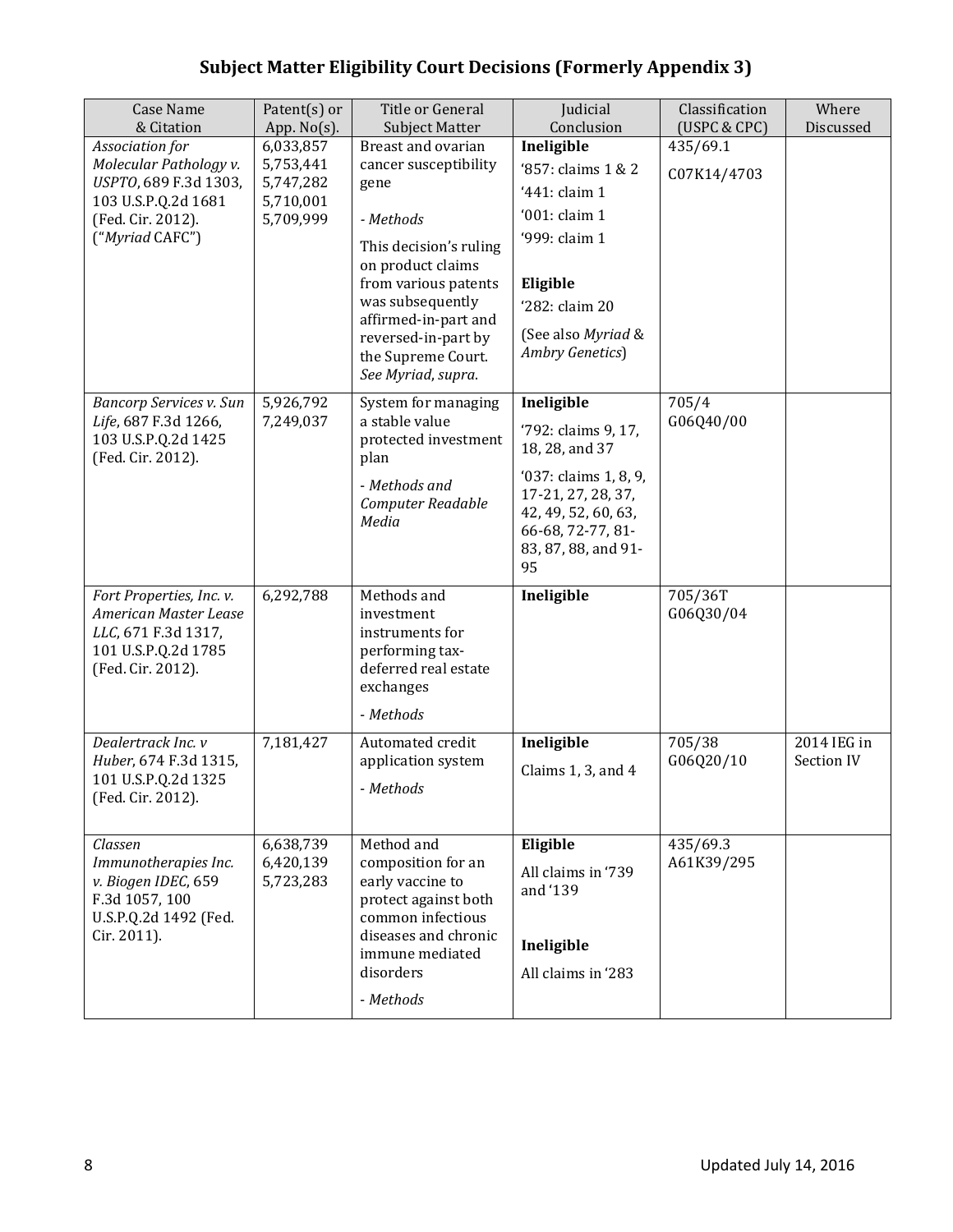| <b>Case Name</b><br>& Citation                                                                                                   | Patent(s) or<br>App. No(s). | Title or General<br><b>Subject Matter</b>                                                                                                  | Judicial<br>Conclusion                                                                                                                                                              | Classification<br>(USPC & CPC)  | Where<br>Discussed                      |
|----------------------------------------------------------------------------------------------------------------------------------|-----------------------------|--------------------------------------------------------------------------------------------------------------------------------------------|-------------------------------------------------------------------------------------------------------------------------------------------------------------------------------------|---------------------------------|-----------------------------------------|
| Cybersource Corp. v.<br>Retail Decisions, Inc.,<br>654 F.3d 1366, 99<br>U.S.P.Q.2d 1690 (Fed.<br>Cir. 2011).                     | 6,029,154                   | Method and System<br>for Detecting Fraud<br>in a Credit Card<br>Transaction over the<br>Internet<br>- Computer Readable                    | Ineligible<br>Claims 2-3                                                                                                                                                            | 705/44<br>G06Q20/027            |                                         |
| <b>Research Corporation</b><br>Technologies Inc. v.<br>Microsoft Corp., 627<br>F.3d 859, 97 U.S.P.Q.2d<br>1274 (Fed. Cir. 2010). | 5,111,310<br>5,341,228      | Media and Method<br>Method and<br>Apparatus for<br><b>Halftone Rendering</b><br>of a Gray Scale Image<br><b>Using a Blue Noise</b><br>Mask | Eligible<br>'310:<br>Claims 1-2<br>'228:<br>Claim 11                                                                                                                                | 358/3.19<br>358/534<br>G06T3/40 | 2014 IEG in<br>Section IV,<br>Example 3 |
|                                                                                                                                  |                             | - Methods                                                                                                                                  |                                                                                                                                                                                     |                                 |                                         |
| SiRF Tech. Inc. v. Int'l<br>Trade Commission, 601<br>F.3d 1319, 94<br>U.S.P.Q.2d 1607 (Fed.<br>Cir. 2010).                       | 6,417,801<br>6,937,187      | Processing of GPS<br>Signals<br>- Methods                                                                                                  | Eligible<br>'801: Claims 1, 2,<br>11<br>'187: Claim 1                                                                                                                               | 342/357.62<br>G01S5/0018        | 2014 IEG in<br>Section IV,<br>Example 4 |
| In re Ferguson, 558<br>F.3d 1359, 90<br>U.S.P.Q.2d 1035 (Fed.<br>Cir. 2009).                                                     | 09/387,823                  | New Paradigm for<br><b>Bringing New</b><br><b>Products to Market</b><br>- Methods and<br>"paradigm"                                        | Ineligible                                                                                                                                                                          | 705/14                          |                                         |
| In re Comiskey, 554<br>F.3d 967, 89 U.S.P.Q.2d<br>1641 (Fed. Cir. 2009).                                                         | 09/461,742                  | Method and System<br>for Mandatory<br>Arbitration<br>- Methods and System                                                                  | Ineligible<br>Claims 1-14, 16,<br>32-43, and 45<br>(remanded for<br>consideration of<br>eligibility of other<br>claims; application<br>currently pending<br>with amended<br>claims) | 705/1                           |                                         |
| In re Grams, 888 F.2d<br>835, 12 U.S.P.Q.2d<br>1824 (Fed. Cir. 1989).                                                            | 06/625,247                  | Method of<br>Diagnosing an<br><b>Abnormal Condition</b><br>in an Individual<br>- Methods                                                   | Ineligible                                                                                                                                                                          | 436/501                         |                                         |
| In re Meyer, 688 F.2d<br>789, 215 U.S.P.Q. 193<br>(CCPA 1982).                                                                   | 05/465,574                  | Process and<br>Apparatus for<br><b>Identifying Locations</b><br>of Probable<br>Malfunctions<br>- Methods and System                        | Ineligible                                                                                                                                                                          | N/A                             |                                         |